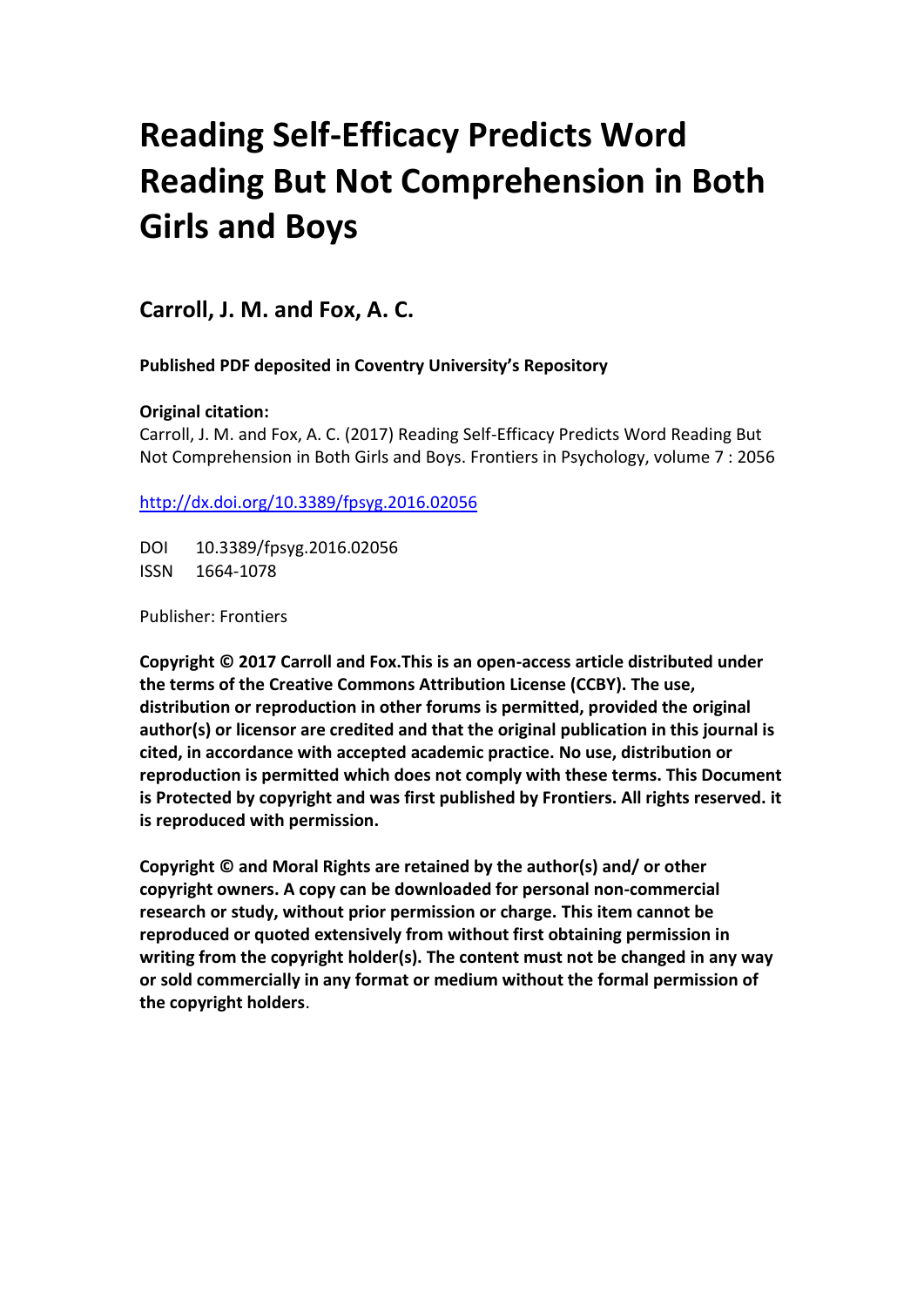



## [Reading Self-Efficacy Predicts Word](http://journal.frontiersin.org/article/10.3389/fpsyg.2016.02056/abstract) Reading But Not Comprehension in Both Girls and Boys

[Julia M. Carroll](http://loop.frontiersin.org/people/248806/overview)1\* and [Amy C. Fox](http://loop.frontiersin.org/people/298916/overview)<sup>2</sup>

<sup>1</sup> Centre for Research in Psychology, Behaviour and Achievement, Faculty of Health and Life Sciences, Coventry University, Coventry, UK, <sup>2</sup> Department of Psychology, The University of Warwick, Coventry, UK

The relationship between cognitive skills and reading has been well-established. However, the role of motivational factors such as self-efficacy in reading progress is less clear. In particular, it is not clear how self-efficacy relates to word level reading versus comprehension, and whether this differs in boys and girls. This study examines the relationship between self-efficacy, word reading and reading comprehension across the range of reading abilities after controlling for reading-related cognitive factors. One hundred and seventy nine children (86 males and 93 females) between 8 and 11 years old completed a self-report measure of reading self-efficacy together with measures of reading comprehension and word reading, working memory, auditory short-term memory, phonological awareness, and vocabulary. Boys and girls showed similar levels of attainment and reading self-efficacy. Reading self-efficacy was associated with word reading, but not with reading comprehension in either boys or girls. It is argued that this may reflect important differences between reading self-efficacy and more general measures of reading motivation and engagement. Reading self-efficacy is an element of reading motivation that is closely associated with a child's perceived attainments in reading and is less susceptible to the gender differences seen in broader measures.

## **OPEN ACCESS**

#### Edited by:

Jessica S. Horst, University of Sussex, UK

#### Reviewed by:

Yvette Renee Harris, Miami University, USA Claire Marie Fletcher-Flinn, University of Auckland, New Zealand

> \*Correspondence: Julia M. Carroll julia.carroll@coventry.ac.uk

#### Specialty section:

This article was submitted to Developmental Psychology, a section of the journal Frontiers in Psychology

Received: 06 November 2015 Accepted: 19 December 2016 Published: 17 January 2017

#### Citation:

Carroll JM and Fox AC (2017) Reading Self-Efficacy Predicts Word Reading But Not Comprehension in Both Girls and Boys. Front. Psychol. 7:2056. doi: [10.3389/fpsyg.2016.02056](https://doi.org/10.3389/fpsyg.2016.02056)

Keywords: reading development, self efficacy, reading comprehension, reading motivation, decoding

## INTRODUCTION

There is a growing body of literature on the role of competence beliefs in educational attainment, and a largely independent body of literature on the cognitive predictors of reading. This study aims to combine these two approaches to examine the prediction of word level reading and reading comprehension using a new measure of reading self-efficacy.

Motivation for reading is an important contributory factor to a student's reading achievement and academic success [\(Gottfried, 1985\)](#page-8-0). [Guthrie and Wigfield](#page-8-1) [\(2000\)](#page-8-1) found that when students were highly engaged in reading they comprehended better and their reading outcomes were better. This relationship was mediated by reading behavior: children with high reading engagement showed more reading, which in turn predicted reading comprehension outcomes.

## Self-Efficacy as an Element of Motivation

Self-efficacy refers to peoples' beliefs that they are capable of carrying out an action to achieve a particular goal [\(Bandura, 1993\)](#page-8-2). Individuals who perform unsuccessfully may do so, not because they lack the skills and knowledge, but because they lack the efficacy beliefs to use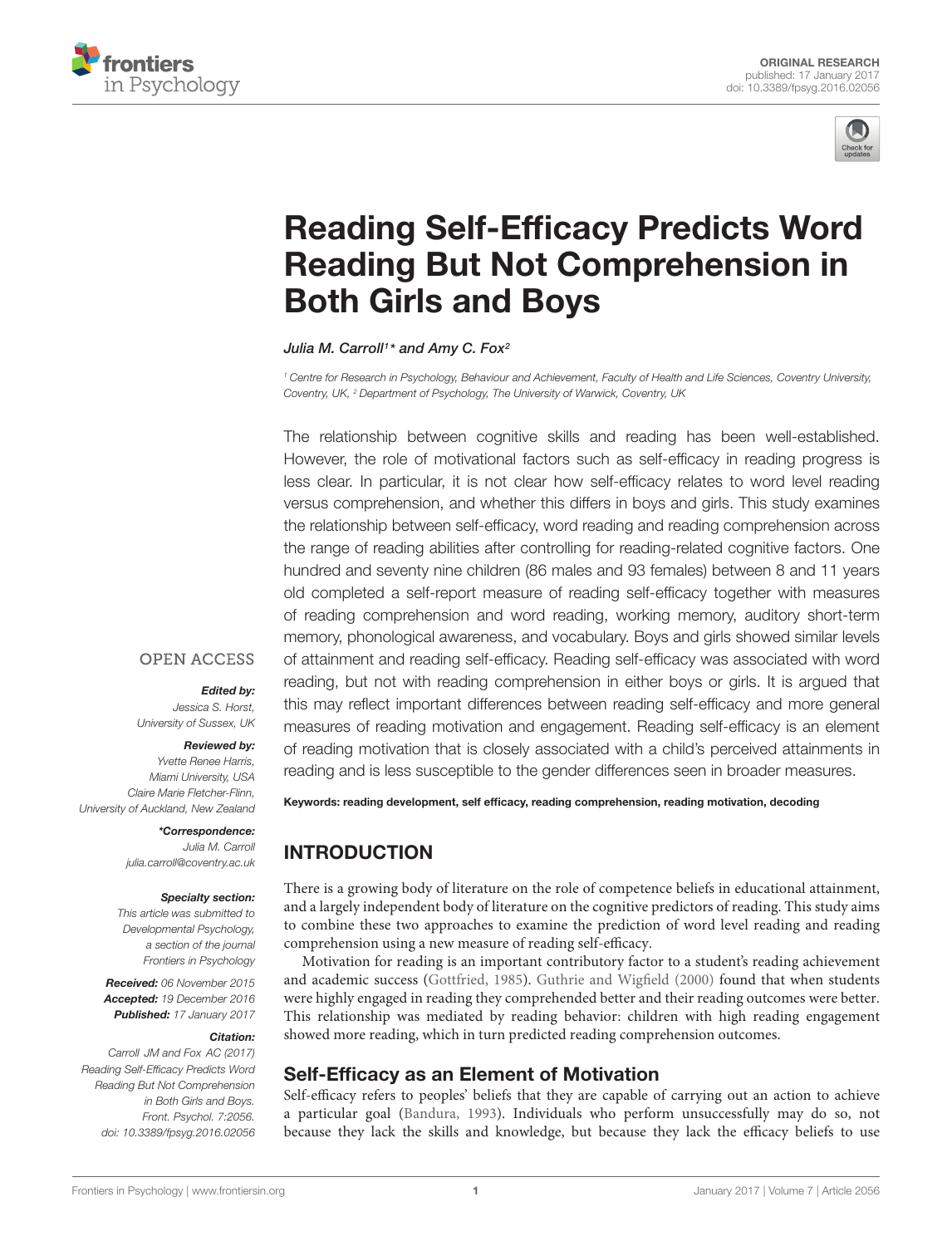them well [\(Bandura,](#page-8-3) [1997\)](#page-8-3). Individuals with high self-efficacy are more likely to persevere in face of difficulties, are more likely to perceive a difficult situation as a challenge, and be less affected by setbacks or failure than individuals with low selfefficacy [\(Bandura,](#page-8-3) [1997\)](#page-8-3). Bandura argues that individuals who experience a gradual improvement in their skills over time despite failures experience a sense of mastery, which helps to increase their self-efficacy for a task.

A number of studies have found self-efficacy to be a predictor of students' academic motivation and learning [\(Pajares,](#page-9-0) [1996;](#page-9-0) [Schunk,](#page-9-1) [1996\)](#page-9-1). [Linnenbrink and Pintrich](#page-8-4) [\(2003\)](#page-8-4) found that students who had higher levels of self-efficacy were more likely to work harder, persevere and seek support to finish a task. However, it is not a panacea; it has been shown that high self-efficacy without the required knowledge and skills will not result in improved literacy performance [\(Salomon,](#page-9-2) [1984;](#page-9-2) [Schunk,](#page-9-1) [1996\)](#page-9-1), and can result in reduced effort in reading.

Self-efficacy is likely to play a particularly important role in developing reading skills due to the self-teaching mechanism involved in the reading process: successfully deciphering a printed word helps a child to learn to recognize that word automatically in the future [\(Share,](#page-9-3) [1995\)](#page-9-3). Therefore these experiences are vital to increasing a child's reading vocabulary, reading fluency and reading comprehension. A child who tries to read a moderately difficult book and succeeds (raising their self-efficacy) is likely to try to attempt a similar task, reading a book of comparable difficulty in the future [\(Henk and Melnick,](#page-8-5) [1995\)](#page-8-5). [Wigfield and Guthrie](#page-9-4) [\(1997\)](#page-9-4) and [Zimmerman](#page-9-5) [\(2000\)](#page-9-5) have examined the influence of students' belief in their own reading abilities and found that students with low reading selfefficacy tried to avoid challenging reading activities and tended to withdraw from tasks they perceived as too difficult.

For the research investigating motivation for academic performance and reading, the terms self-concept, self-worth and self-esteem have been used interchangeably and often confused with self-efficacy. Self-esteem can be defined as an individual's emotional feelings about their accomplishments (e.g., feeling good or bad about themselves because they can or cannot read a book: [Rosenberg et al.,](#page-9-6) [1995\)](#page-9-6). It is distinct from self-concept which relates to an individuals' general belief about competence (e.g., I am good at reading or maths: [Shavelson and Bolus,](#page-9-7) [1982\)](#page-9-7). Self-concept is formed from past experiences and is heavily influenced by reinforcements and significant evaluations by other people. [Bong and Skaalvik](#page-8-6) [\(2003\)](#page-8-6) proposed that self-efficacy and self-concept differ in important ways. Self-efficacy comprises of goal referenced, context-specific judgments of competence that are relatively flexible, while self-concept beliefs are hierarchically structured, past-orientated self-perceptions that are relatively stable due to their generality. Because of these differences, selfefficacy beliefs are potentially more changeable in response to intervention. Bong and Skaalvik suggest that self-efficacy acts as a precursor for self-concept development.

#### Measuring Reading Self-Efficacy

Research in this area has been made more difficult through the lack of a specific single measure of reading self-efficacy. There have been problems with the measurement of self-efficacy with researchers failing to establish the relationship between selfefficacy and self-esteem and using measures that contain items resembling the concepts of self-concept or self-esteem rather than self-efficacy [\(Schunk and Pajares,](#page-9-8) [2002\)](#page-9-8). Many studies have developed their own measures (e.g., [Bandura,](#page-8-7) [1990;](#page-8-7) [Burden,](#page-8-8) [2000\)](#page-8-8). For example, the Myself As A Learner scale (MALS) is a well-established questionnaire that focuses on academic selfconcept [\(Burden,](#page-8-8) [2000\)](#page-8-8). Conversely, the Children's Perceived Self-Efficacy (CPSE) scale [\(Bandura,](#page-8-7) [1990\)](#page-8-7) assesses self-efficacy in a wide range of academic, social and leisure contexts only a few questions focus on self-efficacy with regard to literacy and literacy-related skills.

[Galla et al.](#page-8-9) [\(2014\)](#page-8-9) examine the effect of academic self-efficacy and teacher rated effortful engagement on reading and maths progress over time. They found limited effects of academic selfefficacy on academic outcomes between participants, though within-person changes in self-efficacy predicted growth in reading. The authors suggest that the measure used, the Academic scale of the Self-Efficacy scale for children [\(Muris,](#page-9-9) [2001\)](#page-9-9) may have been too broad-based to accurately measure subject-specific self-efficacy.

Similarly, [Bruning et al.](#page-8-10) [\(2013\)](#page-8-10) assessed three different dimensions of writing self-efficacy (for ideation, writing conventions, and self-regulation) and found that while all three dimensions were associated with self-reported writing grades across the year, self-efficacy for writing conventions was the most strongly related to performance on a standardized writing assessment. This research emphasizes the importance of matching the self-efficacy beliefs to the task undertaken.

This research demonstrates that self-efficacy is highly domain specific and that it is crucial that the domain assessed parallels the self-efficacy beliefs. There is therefore a need for a valid and reliable academic reading self-efficacy questionnaire suitable for use with primary school children. The current research aimed to develop such a measure.

Some studies have shown a positive relationship between selfefficacy and reading [\(Shell et al.,](#page-9-10) [1995;](#page-9-10) [Solheim,](#page-9-11) [2011\)](#page-9-11), though this is not consistent [\(Corkett et al.,](#page-8-11) [2011\)](#page-8-11). Only one of these studies [\(Solheim,](#page-9-11) [2011\)](#page-9-11) accounted for reading related cognitive skills, and all have used a different (bespoke in some cases) measure of reading motivation and self-efficacy. Often, these scales have included some items assessing self-concept (e.g., 'I'm a good reader': [Solheim,](#page-9-11) [2011\)](#page-9-11) instead of specifically self-efficacy. These issues have made it hard to draw clear conclusions.

## Cognitive Predictors of Reading

Traditionally, the cognitive predictors of reading are examined separately from socio-emotional predictors, but it is important to know how the different predictors overlap. The cognitive predictors of learning to read may vary across educational systems [\(Cunningham and Carroll,](#page-8-12) [2011\)](#page-8-12). However, in children learning to read in English and receiving phonics based tuition, a few relatively short measures of cognitive processing provide good predictors of a child's reading progress [\(Wagner et al.,](#page-9-12) [1994;](#page-9-12) [Muter et al.,](#page-9-13) [1998\)](#page-9-13), though the value of these predictors may reduce with age [\(Kirby et al.,](#page-8-13) [2003\)](#page-8-13). For children who are taught using phonics-based systems, these generally include code related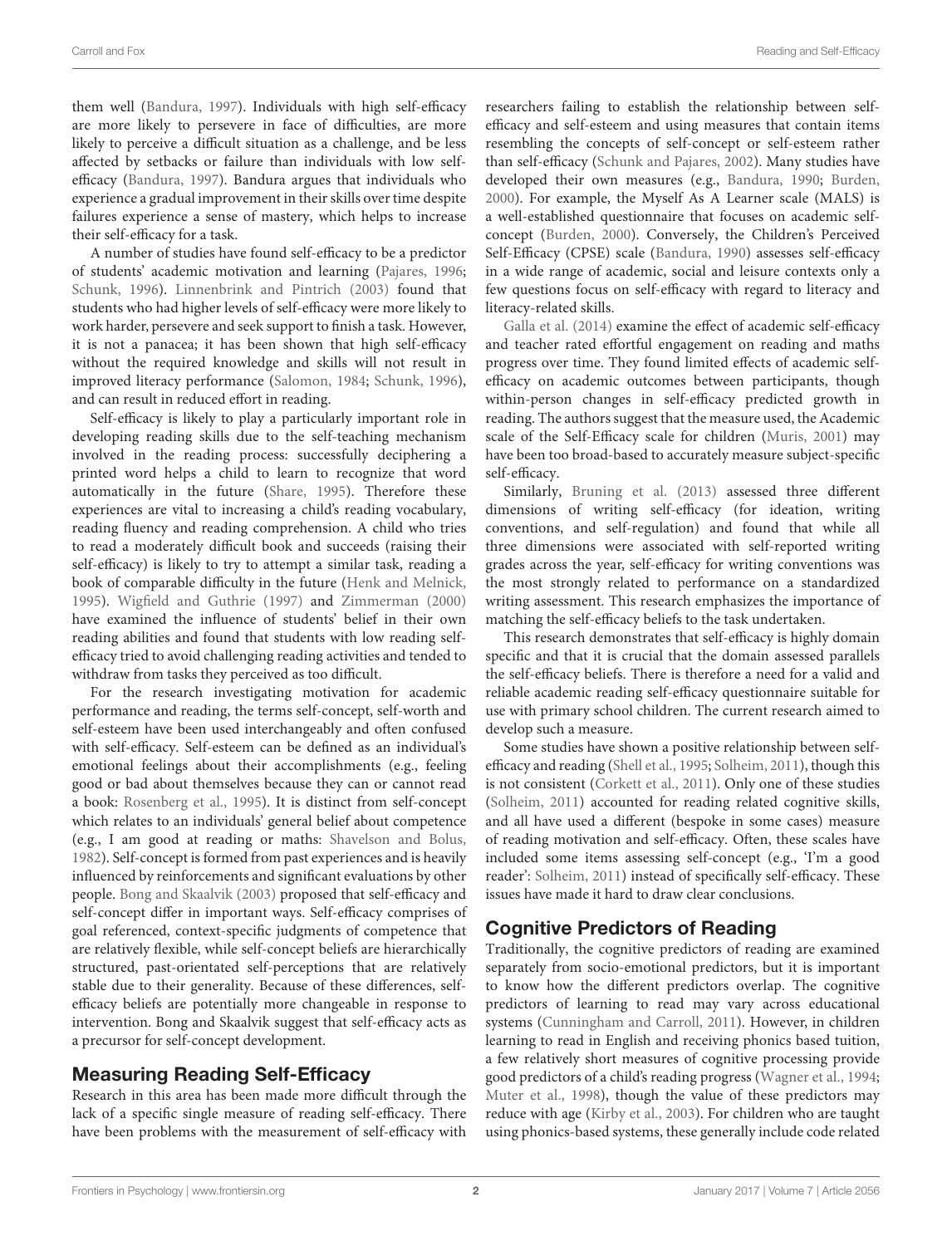skills such as letter knowledge and phonological awareness for word reading, and broader skills such as vocabulary and short-term memory (STM) for reading comprehension [\(Wagner](#page-9-14) [et al.,](#page-9-14) [1997\)](#page-9-14). It is likely that these skills are associated with the self-teaching strategies suggested by [Share](#page-9-3) [\(1995\)](#page-9-3), as well as with self-efficacy itself. If a child is taught using a phonicsbased system and has good phonological awareness for example, they are more likely to be able to sound out an unknown word effectively. They are also more likely to believe that they can sound out words effectively – in other words, to show high self-efficacy in this area. For this reason, a child's selfefficacy may be explained largely in terms of their underlying cognitive abilities. In other words, children may show accurate self-perceptions of their abilities, and this may account for the links between self-efficacy and reading. In order to minimize this explanation of results, we included in our test battery a range of cognitive abilities well-known to predict literacy progress.

## Contrasting Reading Accuracy versus Reading Comprehension

Studies of the role of motivation and competence beliefs have typically focused on reading comprehension as an outcome measure, while cognitive approaches have normally differentiated word level reading and reading comprehension. There is evidence of dissociation between the two skills, with children often showing weaknesses in one, but not both, of the two skills. Individuals with poor word level reading can be labeled as dyslexic. Perhaps surprisingly, children with dyslexia often, though not always, show relatively good comprehension of what they read. Those with specific comprehension difficulties are labeled poor comprehenders [\(Nation and Snowling,](#page-9-15) [1998\)](#page-9-15). These children show good word-level reading, but poor understanding of what they read. These two profiles are associated with different cognitive weaknesses. It is also of interest to know whether word reading and reading comprehension have different relationships with self-efficacy.

## Gender Differences in Reading Motivation and Engagement

There is growing evidence that boys and girls show different relationships between self-beliefs and academic attainments, with the strongest evidence pertaining to engagement. For boys, engagement is closely related to reading achievement, while for girls, reading engagement is a less important predictor [\(Logan and Medford,](#page-8-14) [2011\)](#page-8-14). To our knowledge, this relationship has not been examined with respect to reading self-efficacy. A recent meta-analysis [\(Huang,](#page-8-15) [2013\)](#page-8-15) found relatively small gender differences in self-efficacy beliefs in the language arts. In contrast to other academic disciplines, females had higher self efficacy beliefs than males, but gender differences only started to appear in late adolescence and adulthood. However, this small gender difference does not preclude the possibility that the links between self-efficacy and reading achievement may differ in boys and girls. Other recent research has indicated different predictors of reading outcome in boys

and girls with respect to visual processing [\(Huestegge et al.,](#page-8-16) [2012\)](#page-8-16).

In summary, there is support for a relationship between selfefficacy and reading, but current studies have focused on reading comprehension rather than word level reading, have used a variety of self-efficacy measures and have not consistently taken into account other reading related cognitive variables. Using this questionnaire we will investigate the following hypotheses:

- (1) Reading self-efficacy will be associated with higher scores in word reading and reading comprehension.
- (2) Reading self-efficacy levels will be similar in boys and girls, but reading self-efficacy will be more closely related to reading boys.
- (3) Reading self-efficacy will predict variance in word reading and reading comprehension after controlling for readingrelated cognitive variables (phonological awareness, vocabulary, and STM).

## MATERIALS AND METHODS

The project was approved by the University of Warwick Humanities and Social Sciences ethics committee prior to commencing.

## **Participants**

One hundred and seventy-nine children from years 4, 5, and 6 (86 males and 93 females, aged between 8.05 and 11.05 years,  $M = 9.08$  years) from two primary schools in the Central England took part in the study. Both schools followed a state-mandated phonics based system for teaching literacy. One class per year group was randomly selected at each school. Each class contained children with a range of reading abilities. Both schools served predominately white middle class families with English as their first language. Consent was gained from the caregiver for all children prior to participation.

#### Measures

#### Reading Self-Efficacy Questionnaire

A 20 items self-report questionnaire was designed to assess children's reading self-efficacy. The questionnaire attempted to address issues of developing self-report scales for children [\(Fulmer and Frijters,](#page-8-17) [2009\)](#page-8-17). Participants were asked to rate the strength of their belief that they could carry out a range of reading-related tasks or reading challenges on a scale of 1 to 7. The items were developed to reflect graded levels of reading task demands and the language used was kept at basic level to aid comprehension. Practice items were developed from the items used in [Bandura's](#page-8-7) [\(1990\)](#page-8-7) Children's Self-Efficacy Scale. The overall score was the mean rating given (after reverse scoring appropriate items) and therefore could range between 1 and 7. The questionnaire is presented in Supplementary Material.

#### Pilot Testing

Thirty children between eight and 10 years old completed the 20 items questionnaire in a one-to-one situation with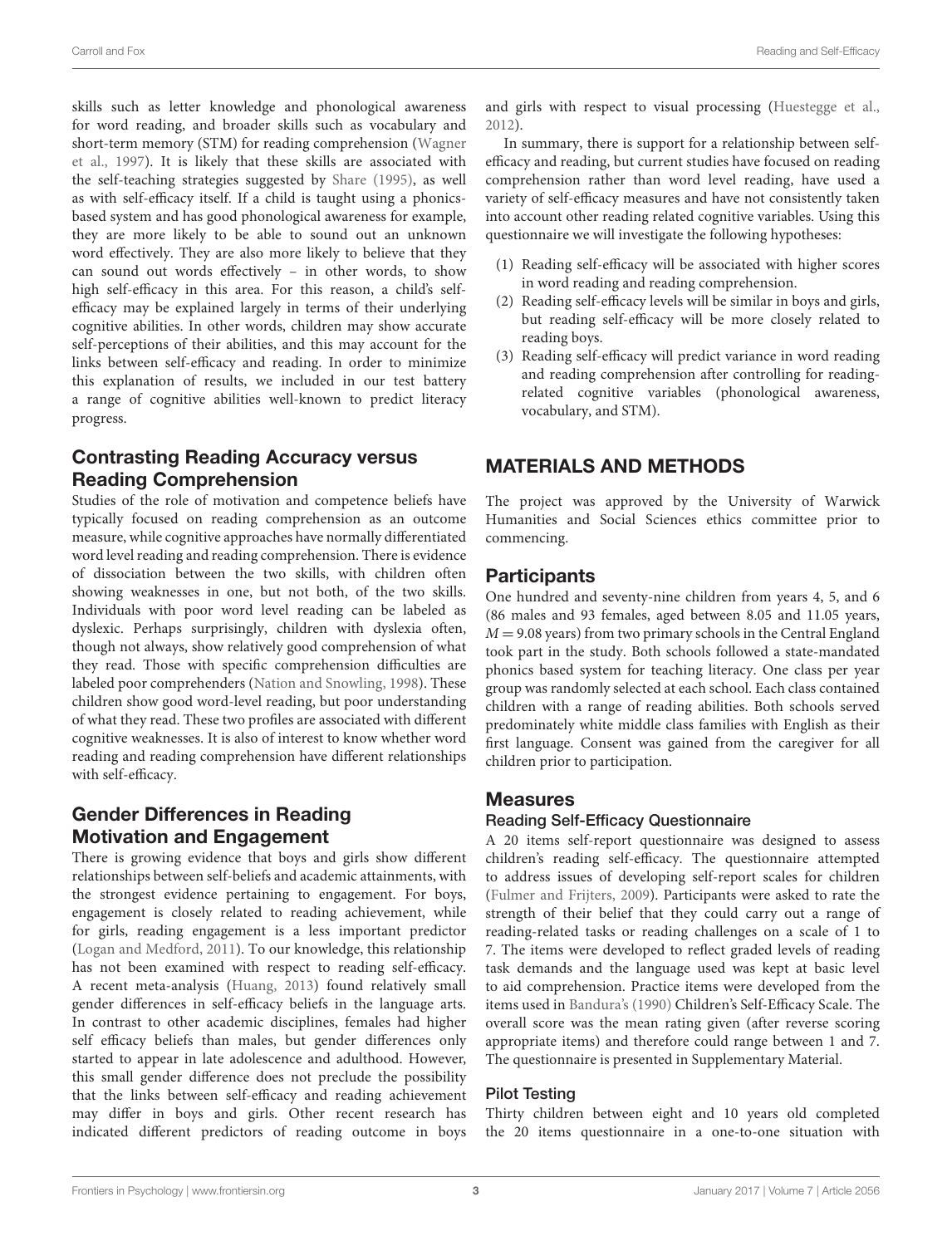the experimenter. One item was removed due to difficulties in children understanding it. Overall, the questionnaire demonstrated good internal reliability ( $\alpha = 0.912$ ). The interitem correlation coefficients for the items were all positive (0.38 to 0.78). In addition, verbal feedback from the children indicated that a number of participants had difficulty understanding the meaning of the following terms: 'reading material,' 'read aloud,' and 'recognize.' Therefore, to aid questionnaire completion and to present the items that were more understandable, item 1 was changed from "read aloud in class" to "read out loud in front of the class," item 10 was changed from "recognize words easily when I read" to "make out words easily when I read" and item 17 was changed from "read difficult material" to "read difficult books." In addition to this, Item 6 was changed from "read things that are harder than I normally read" to "read things that are harder than the books I normally read at school" in an effort to make the question more specific, based on informal feedback from teachers.

## Reading Measures

#### Reading Comprehension

Reading comprehension was assessed using a shortened version of Vernon-Warden Reading Test – revised [\(Hedderley,](#page-8-18) [1996\)](#page-8-18). In this test children were given 10 min to identify the correct word from a range of options that completes a sentence (e.g., ducks swim in a \_\_\_: bucket, pond, yard, garden). The items increased in difficulty through the questionnaire. The final six items, which are the most difficult and aimed at secondary school students, were omitted, leaving 34 questions. Each item scored 1 point, therefore the maximum score was 34. The inter-item reliability of this shorter measure was  $\alpha = 0.73$ .

#### Word Level Reading

The Test of Word Reading Efficiency (TOWRE) by [Torgeson](#page-9-16) [et al.](#page-9-16) [\(1997\)](#page-9-16) measured ability to pronounce printed words and non-words accurately and fluently using two subtests. Phonemic decoding is measured by asking children to read as many nonsense words as possible in 45 s. Word reading fluency is measured by asking children to read as many words as possible in 45 s. The test provides individual and total standard scores. Reliability reported in the manual for total word reading is  $\alpha = 0.96$ .

## Cognitive Measures

#### Short-Term Auditory Memory (STM)

The Recall of Digits Forward subtest from the British Ability Scale second edition (BAS II; [Elliot et al.,](#page-8-19) [1997\)](#page-8-19) was used to assess STM. The test was administered according to the standard procedure. Participants heard lists of digits increasing in length and were asked to repeat these back to the experimenter in order. T-scores (age standardized scores with a mean of 50 and standard deviation of 10) are reported.

#### Working Memory

Working memory was assessed using the Recall of Digits Backward subtest from the BAS II [\(Elliot et al.,](#page-8-19) [1997\)](#page-8-19). Participants heard lists of digits increasing in length and were asked to repeat these back to the experimenter in a backward order. T-scores (age standardized scores with a mean of 50 and standard deviation of 10) are reported.

#### **Vocabulary**

Expressive language was assessed using the Word Definitions subtest of the BAS II [\(Elliot et al.,](#page-8-19) [1997\)](#page-8-19). Participants are given increasingly complex spoken words to describe or define. T-scores (age standardized scores with a mean of 50 and standard deviation of 10) are reported.

#### Phonological Awareness

The Spoonerisms test from the Phonological Assessment Battery [\(Frederickson et al.,](#page-8-20) [1997\)](#page-8-20) was used to assess children's ability to segment single syllable words and then synthesize the segments to provide new words or word combinations. The test consists of two parts. In part 1 the child is asked to replace the first sound of a word with a new sound. In the second part the child is asked to exchange the initial sounds of two words. Each part is given a time limit of 3 min, and the maximum score is 30. Standard scores (age standardized scores with a mean of 100 and standard deviation of 15) are reported.

## Procedure

Participants took part in three sessions. In the first session the reading self-efficacy questionnaire was administered to the whole class at the start of the lesson. This session took approximately 15 min. Any participants who were absent at the time completed the questionnaire as a small group at a later date. Once the practice items were completed participants then worked on the reading self-efficacy questionnaire. Participants were read the instructions at the top of the page aloud to remind them to consider each of the items and to rate them in terms of how certain they could carry out the reading actions described in the questionnaire. They were instructed to consider reading in terms of things they read in books, magazines, newspapers, comics, emails or on the internet and were told to work individually. It was emphasized that they should seek help from the experimenter if there were any words or items that they did not understand. Participants were asked to indicate when they had completed the questionnaire and to wait in silence until the whole class had finished. Children who had difficulties in reading the items were given extra support by the experimenter, teacher or teaching assistant who read aloud the items.

In the second session participants completed the Vernon-Warden Reading Test – revised [\(Hedderley,](#page-8-18) [1996\)](#page-8-18) in small groups. They completed the practice example with the experimenter and were given 10 min to complete the 34 items.

In the third session participants were tested individually for 20 min in a quiet area and completed tests of working memory, STM, vocabulary, phonological awareness, and word reading ability in a fixed order.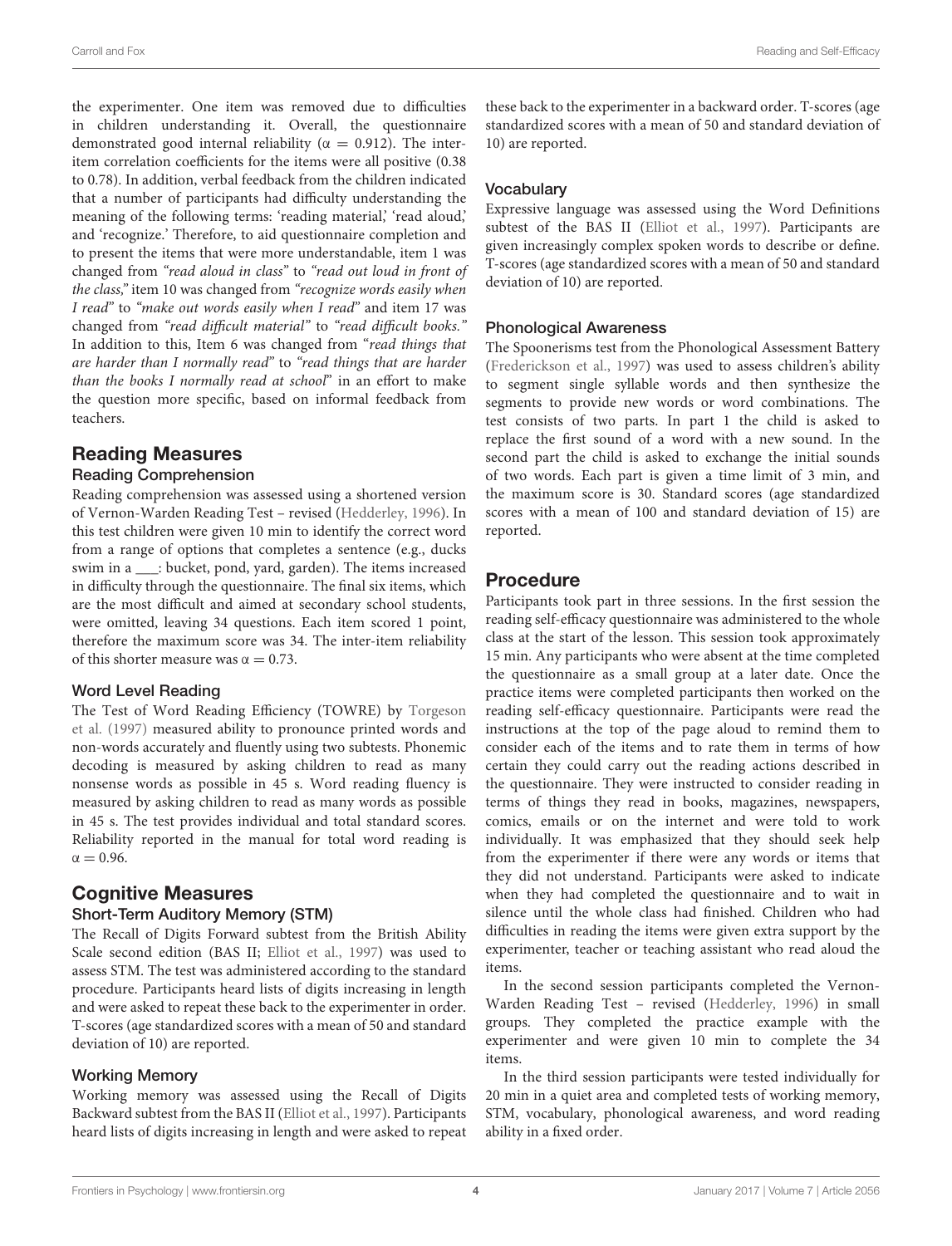#### Carroll and Fox Reading and Self-Efficacy

## RESULTS

## Preliminary Data Analysis

The reading self-efficacy questionnaire demonstrated acceptable inter-item reliability for the current study, with a Cronbach alpha coefficient of 0.89. Four children were outliers, with scores more than 3 standard deviations below the mean. Three of these children demonstrated very low reading scores, while one had reading within the average range. These four children were excluded from further analyses.

## Gender Differences in the Tasks

The descriptive statistics for each of the measures used appear in **[Table 1](#page-5-0)**, together with independent samples t-test comparing the two genders. There were no significant differences between males and females in any of these scores. The association between age and each measure for males and females is shown in **[Table 2](#page-5-1)**. Perhaps surprisingly, there is a small but significant association between reading selfefficacy and age. Older children had slightly higher reading

<span id="page-5-0"></span>

| TABLE 1   Mean scores (standard deviations in parentheses) for males and |
|--------------------------------------------------------------------------|
| females in self-efficacy, reading, and cognitive measures.               |

| Task                                                 | <b>Males</b><br>$(N = 83)$ |                | T-test                           |
|------------------------------------------------------|----------------------------|----------------|----------------------------------|
| Reading self-efficacy                                | 5.86(0.78)                 | 5.85(0.72)     | $t(172) = 0.15$ ,<br>$p = 0.88$  |
| Reading<br>comprehension<br>(maximum score<br>of 34) | 12.77 (4.72)               | 13.87 (5.25)   | $t(172) = -1.45$<br>$p = 0.15$   |
| Word reading<br>(TOWRE standard<br>score)            | 112.14 (15.80)             | 110.00 (15.04) | $t(172) = 0.92$<br>$p = 0.36$    |
| STM (T-score)                                        | 54.80 (7.64)               | 56.08 (8.67)   | $t(172) = -1.03$ ,<br>$p = 0.30$ |
| Working memory<br>(T-score)                          | 50.89 (7.97)               | 51.44 (9.78)   | $t(172) = -0.40$ ,<br>$p = 0.69$ |
| Vocabulary (T-score)                                 | 47.02 (10.21)              | 46.00 (10.02)  | $t(171) = 0.67$ ,<br>$p = 0.51$  |
| Phonological<br>awareness (standard<br>score)        | 102.51 (11.76)             | 102.56 (12.58) | $t(172) = 0.92$ ,<br>$p = 0.36$  |

<span id="page-5-1"></span>TABLE 2 | Correlations between age and reading and cognitive measures in males and females.

|                            | Males ( $N = 83$ ) | Females $(N = 91)$ |
|----------------------------|--------------------|--------------------|
| (1) Reading self-efficacy  | $0.21(p = 0.06)$   | $0.26(p = 0.01)$   |
| (2) Reading comprehension  | 0.43(p < 0.01)     | 0.41 (p < 0.01)    |
| (3) Word reading (TOWRE)   | 0.38(p < 0.01)     | 0.42(p < 0.01)     |
| (4) Digit span forward     | $0.29(p = 0.01)$   | 0.34(p < 0.01)     |
| (5) Digit span backward    | 0.40 (p < 0.01)    | 0.34(p < 0.01)     |
| (6) Vocabulary             | $0.26(p = 0.02)$   | 0.40(p < 0.01)     |
| (7) Phonological awareness | 0.34(p < 0.01)     | 0.34(p < 0.01)     |
|                            |                    |                    |

p-values are shown in parentheses. Bold indicates that the correlation is significant at  $p < 0.05$ .

self-efficacy, perhaps because they are more able to do the specific reading related tasks detailed in the questionnaire. To account for the association between age and cognitive measures, age is included as a control variable in future analyses.

## Relationships between Variables

Partial correlations controlling for age were performed to determine the relationship between reading self-efficacy, reading performance and the cognitive measures separately for the male and female participants. The correlations can be seen in **[Table 3](#page-6-0)**. A linear step-up analysis [\(Benjamini et al.,](#page-8-21) [2006\)](#page-8-21) suggests that the significance level should be set at  $p < 0.03$ . Overall, correlations were very similar across males and females. Reading self-efficacy was significantly positively correlated with word reading, but not with reading comprehension. As expected the cognitive measures correlated with the reading performance measures and amongst themselves.

## Does Reading Self-Efficacy Predict Reading Performance after Accounting for Cognitive Measures?

To determine the contribution of reading self-efficacy in predicting word reading after accounting for the contribution of cognitive variables (working memory, vocabulary, auditory STM, and phonological awareness) two hierarchical multiple linear regressions were computed separately for males and females. School was entered into the first block, age was entered in the second block, the cognitive measures were entered into the third block and mean reading self-efficacy score into the fourth block, to examine the role of self-efficacy after accounting for cognitive variables. These analyses are presented in **[Tables 4](#page-6-1)** and **[5](#page-6-2)**. For both females (**[Table 4](#page-6-1)**) and males (**[Table 5](#page-6-2)**), reading self-efficacy was a small but significant predictor of reading skills after controlling for cognitive predictors. In order to examine whether the role of self-efficacy differed significantly across males and females, a regression analysis for the full sample was carried out, including gender as a dummy variable and the interaction between gender and self-efficacy at the final step. This is shown in **[Table 6](#page-7-0)**. The interaction term did not account for significant additional variance ( $\beta = -0.11$ ,  $p = 0.82$ ).

In order to predict reading comprehension, the predictor variables were the same and they were entered in the same order, with the exception that word reading was entered at block 3, before the cognitive predictor variables. These are shown in **[Tables 7](#page-7-1)** and **[8](#page-7-2)**. For both genders, school, age and word reading level accounted for a significant proportion of the variance. While the cognitive predictors were significant additional predictors as a whole, no single cognitive variable was a significant predictor for females, and only vocabulary was marginally significant for males. For both genders, reading self-efficacy was not a significant predictor of reading comprehension after the cognitive variables were controlled.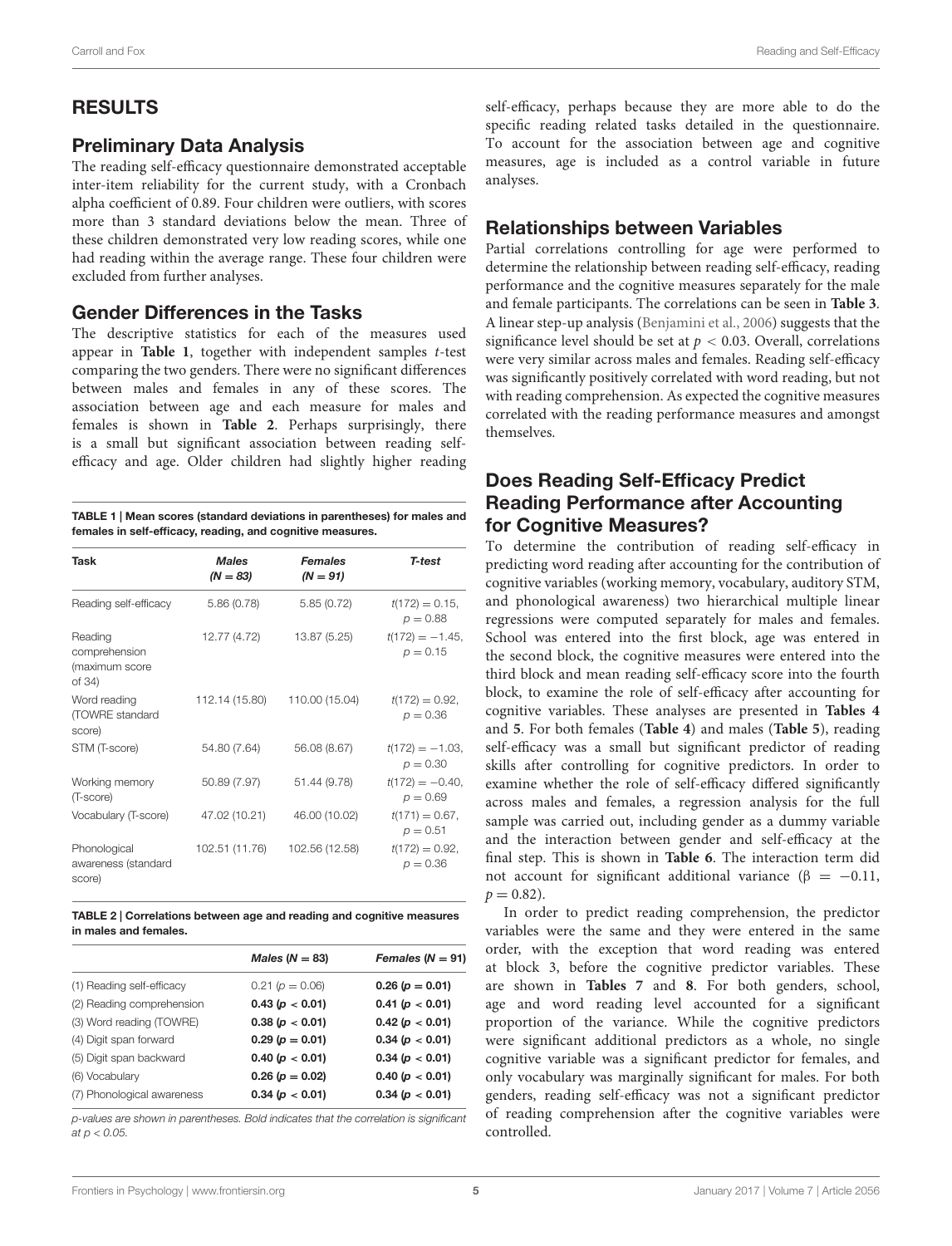|                                         |              | 2            | з            | 4                        | 5            | 6              |              |
|-----------------------------------------|--------------|--------------|--------------|--------------------------|--------------|----------------|--------------|
| (1) Reading self-efficacy (mean score)  |              | 0.19; 0.08   | 0.41; < 0.01 | 0.23; 0.03               | 0.24:0.02    | 0.30: < 0.01   | 0.37; < 0.01 |
| (2) Reading comprehension (total score) | 0.17; 0.12   |              | 0.44; < 0.01 | 0.29:0.03                | 0.36; < 0.01 | 0.40: < 0.01   | 0.47; < 0.01 |
| (3) Word reading (TOWRE)                | 0.39; < 0.01 | 0.41; < 0.01 |              | 0.38; < 0.01             | 0.44; < 0.01 | 0.39; < 0.01   | 0.54; < 0.01 |
| (4) Digit span forward                  | 0.12; 0.30   | 0.29:0.01    | 0.32; < 0.01 | $\overline{\phantom{a}}$ | 0.51; < 0.01 | 0.27; < 0.01   | 0.34; < 0.01 |
| (5) Digit span backward                 | 0.32; < 0.01 | 0.32; < 0.01 | 0.39; < 0.01 | 0.43; < 0.01             | $\sim$       | 0.22; 0.04     | 0.34; < 0.01 |
| (6) Vocabulary                          | 0.24; 0.03   | 0.55: < 0.01 | 0.36; < 0.01 | 0.20:0.08                | 0.29; < 0.01 | $\blacksquare$ | 0.52; < 0.01 |
| (7) Phonological awareness              | 0.33; < 0.01 | 0.40; < 0.01 | 0.50; < 0.01 | 0.32: < 0.01             | 0.55; < 0.01 | 0.42; < 0.01   |              |

<span id="page-6-0"></span>TABLE 3 | Correlations between reading self-efficacy, reading performance, and cognitive measures [males  $(N = 83)$  below the diagonal and females  $(N = 91)$  above the diagonal] after controlling for age.

p-values are shown under r-values. p-values are shown following the semi colon for all correlations where p < 0.05. Correlations for which p < 0.01 are shown in bold.

<span id="page-6-1"></span>TABLE 4 | Regression analysis predicting word reading using cognitive measures and reading self-efficacy in females.

| Variable                          | в       | <b>SEB</b> | β       | t        | $R^2$ change |
|-----------------------------------|---------|------------|---------|----------|--------------|
| Block 1: School                   | $-2.83$ | 2.42       | $-0.12$ | $-1.17$  | 0.02         |
| Block 2: Age                      | 0.46    | 0.10       | 0.43    | $4.45**$ | 0.18         |
| Block 3:                          |         |            |         |          | 0.31         |
| <b>STM</b>                        | 0.04    | 0.06       | 0.07    | 0.74     |              |
| Working memory                    | 0.13    | 0.05       | 0.25    | $2.47*$  |              |
| Vocabulary                        | 0.08    | 0.06       | 0.13    | 1.27     |              |
| Phonological<br>awareness         | 0.56    | 0.16       | 0.36    | $3.59**$ |              |
| Block 3: Reading<br>self-efficacy | 2.76    | 1.36       | 0.18    | $2.03*$  | 0.02         |
| $*_{n}$ > 0.05 $**_{n}$ > 0.01    |         |            |         |          |              |

<sup>∗</sup>p < 0.05, ∗∗p < 0.01.

<span id="page-6-2"></span>TABLE 5 | Regression analysis predicting word reading using cognitive measures and reading self-efficacy in males.

| B       | <b>SEB</b> | β       | t        | $R^2$ change |
|---------|------------|---------|----------|--------------|
| $-2.68$ | 2.33       | $-0.13$ | $-1.15$  | 0.02         |
| 0.38    | 0.10       | 0.37    | $3.63**$ | 0.14         |
|         |            |         |          | 0.25         |
| 0.09    | 0.07       | 0.13    | 1.24     |              |
| 0.07    | 0.07       | 0.11    | 0.91     |              |
| 0.11    | 0.07       | 0.19    | 1.62     |              |
| 0.49    | 0.19       | 0.31    | $2.58*$  |              |
| 2.87    | 1.30       | 0.21    | $2.21*$  | 0.04         |
|         |            |         |          |              |

 $*_{\mathcal{D}}$  < 0.05,  $*_{\mathcal{D}}$  < 0.01.

## **DISCUSSION**

The associations between reading performance, self-efficacy and cognitive skills were examined. Our hypotheses received partial support. In line with the first and third hypothesis, reading self-efficacy was associated with word reading, and was in fact a statistically significant predictor of overall reading performance after taking into account cognitive reading-related factors of working memory, vocabulary, and phonological awareness. Boys and girls showed similar

levels of reading self-efficacy. However, the reading selfefficacy measure was not significantly associated with reading comprehension.

When the reading measures were considered independently, reading self-efficacy predicted reading fluency but not reading comprehension. For word reading, working memory, and phonological awareness were significant predictors, while school, vocabulary, and STM were not. For reading comprehension, school and word reading were significant predictors, and vocabulary was a significant predictor in boys. For both reading measures STM was not a significant predictor of reading.

This research expands on previous studies investigating selfefficacy and reading by controlling for relevant cognitive skills. We have shown a clear and specific relationship between reading self-efficacy and word level reading skill.

## Gender and Age Differences in Reading Self-Efficacy

In line with previous research [\(Huang,](#page-8-15) [2013\)](#page-8-15), we showed similar levels of reading self-efficacy in males and females. There was also no indication of a significantly different relationship between selfefficacy and reading in males and females. This contrasts with patterns shown for reading engagement in other research [\(Logan](#page-8-14) [and Medford,](#page-8-14) [2011\)](#page-8-14). There was, however, a significant association between age and self-efficacy, with older children showing greater self-efficacy. This contrasts with previous research: for example, [Smith et al.](#page-9-17) [\(2012\)](#page-9-17) found a drop in both reading motivation and self-efficacy between 8 and 12 years of age in a New Zealand sample, despite significant increases in reading skill. Further research is needed to elucidate this relationship.

Self-efficacy for a particular behavior (e.g., reading) is likely to affect how individuals perform on tasks involving this behavior [\(Bandura,](#page-8-3) [1997\)](#page-8-3). A child with high self-efficacy is more likely to work harder and persist longer than a child who doubts his or her capabilities [\(Linnenbrink and Pintrich,](#page-8-4) [2003\)](#page-8-4). Individuals who believe they can be successful in an activity are more likely to engage in it [\(Zimmerman,](#page-9-18) [1995;](#page-9-18) [Bandura,](#page-8-3) [1997;](#page-8-3) [Schunk](#page-9-19) [and Zimmerman,](#page-9-19) [1997\)](#page-9-19). Therefore, applying the theory to the current findings, it may be that self-efficacy judgments affect an individual's response to reading through the amount of effort expended during reading, involvement in reading activities, choice of reading activities, effort expended during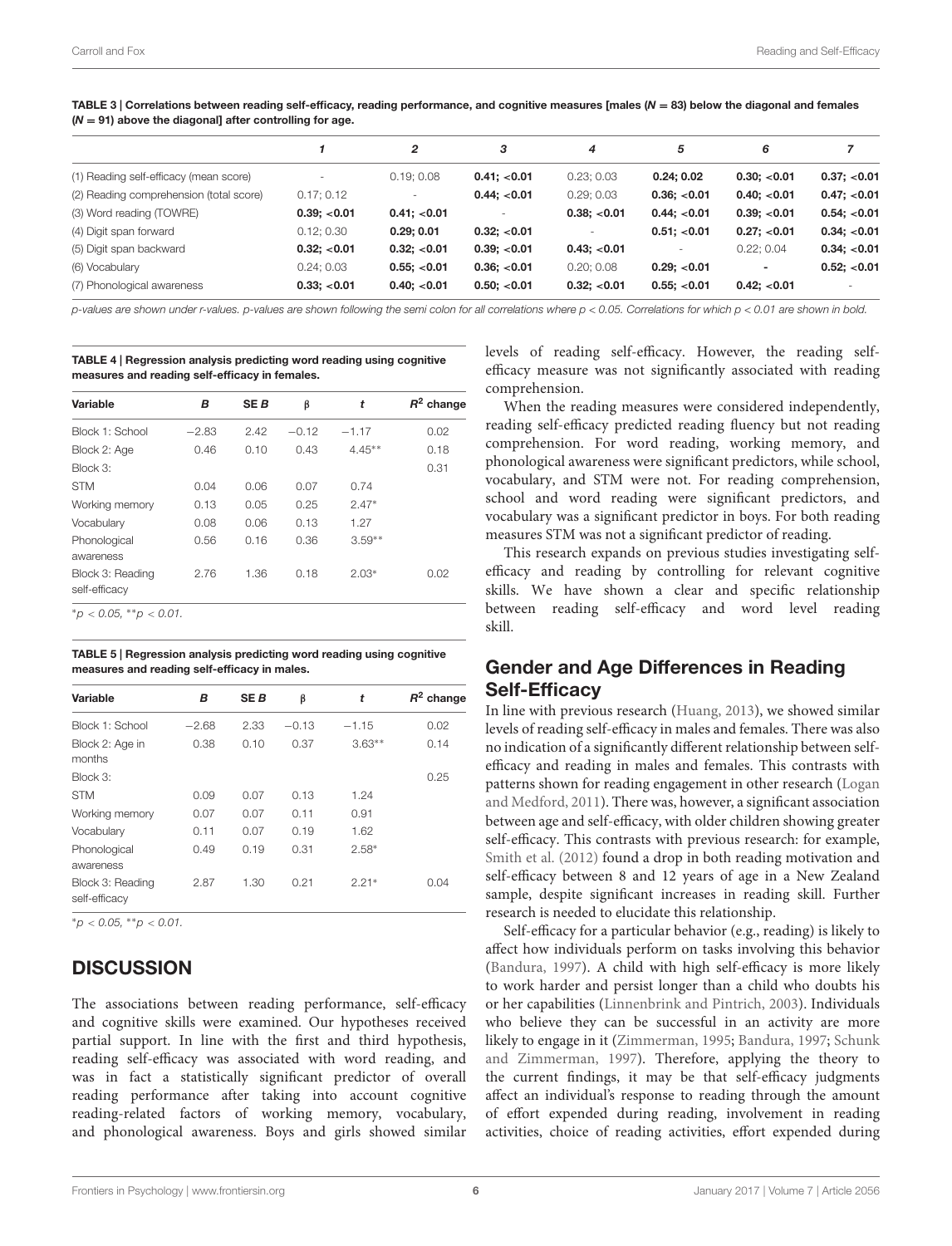<span id="page-7-0"></span>TABLE 6 | Regression analysis predicting word reading using cognitive variables and reading self-efficacy in the full sample.

| Variable                                           | в       | SE B | β       | t        | $R^2$ change |
|----------------------------------------------------|---------|------|---------|----------|--------------|
| Block 1: School                                    | $-2.79$ | 1.67 | $-0.13$ | $-1.67$  | 0.02         |
| Block 2: Age in<br>months                          | 0.42    | 0.07 | 0.40    | $5.78**$ | 0.16         |
| Block 3: Gender                                    | 0.32    | 1.54 | 0.01    | 0.21     | < 0.01       |
| Block 4:                                           |         |      |         |          | 0.28         |
| <b>STM</b>                                         | 0.07    | 0.04 | 0.11    | 1.48     |              |
| Working memory                                     | 0.10    | 0.04 | 0.19    | $2.48*$  |              |
| Vocabulary                                         | 0.10    | 0.04 | 0.16    | $2.14*$  |              |
| Phonological<br>awareness                          | 0.51    | 0.12 | 0.33    | $4.37**$ |              |
| Block 5: Reading<br>self-efficacy                  | 2.75    | 0.92 | 0.19    | $2.99**$ | 0.03         |
| Block 6: Gender by<br>self efficacy<br>interaction | $-0.39$ | 1.67 | $-0.11$ | $-0.23$  | < 0.01       |

 $*_{p}$  < 0.05,  $*_{p}$  < 0.01.

<span id="page-7-1"></span>TABLE 7 | Regression analysis predicting reading comprehension using cognitive variables and reading self-efficacy in females.

| Variable                          | В       | <b>SEB</b> | β       | t         | Total $R^2$<br>change |
|-----------------------------------|---------|------------|---------|-----------|-----------------------|
| Block 1: School                   | $-4.18$ | 1.02       | $-0.40$ | $-4.09**$ | 0.16                  |
| Block 2: Age in<br>months         | 0.20    | 0.04       | 0.40    | $4.53**$  | 0.16                  |
| Block 3: Word<br>reading          | 0.19    | 0.04       | 0.41    | $4.60**$  | 0.14                  |
| Block 4:                          |         |            |         |           | 0.05                  |
| <b>STM</b>                        | 0.02    | 0.03       | 0.08    | 0.74      |                       |
| Working memory                    | 0.01    | 0.03       | 0.06    | 0.56      |                       |
| Vocabulary                        | 0.01    | 0.03       | 0.05    | 0.47      |                       |
| Phonological<br>awareness         | 0.01    | 0.08       | 0.20    | 1.81      |                       |
| Block 5: Reading<br>self-efficacy | $-0.44$ | 0.66       | $-0.06$ | $-0.66$   | $<$ 0.01              |

 $*_{p}$  < 0.05,  $*_{p}$  < 0.01.

comprehension and therefore overall reading achievement [\(Henk](#page-8-5) [and Melnick,](#page-8-5) [1995\)](#page-8-5). However, some caution must be attached to these conclusions. It is also important not to overlook alternative interpretations of the relationship. Children with good reading skills are likely to be aware that they are good at reading, and therefore have a higher self-efficacy. There is likely to be a bidirectional relationship between these variables that unfortunately cannot be teased out in a cross-sectional study [\(Morgan and Fuchs,](#page-8-22) [2007\)](#page-8-22). Furthermore, high reading selfefficacy does not automatically result in reading improvements. It is unlikely to lead to improvements if the underlying cognitive skills are not already present [\(Schunk,](#page-9-1) [1996\)](#page-9-1). It is also important to be aware that these children were taught using a phonics based system and results are likely to differ according to the teaching they have received [\(Thompson et al.,](#page-9-20) [2009\)](#page-9-20).

<span id="page-7-2"></span>

| TABLE 8   Regression analysis predicting reading comprehension using |
|----------------------------------------------------------------------|
| cognitive variables and reading self-efficacy in males.              |

| Variable                          | в                 | <b>SEB</b> | β       | t         | Total $R^2$<br>change |
|-----------------------------------|-------------------|------------|---------|-----------|-----------------------|
| Block 1: School                   | $-3.59$           | 0.96       | $-0.38$ | $-3.73**$ | 0.15                  |
| Block 2: Age in<br>months         | 0.19              | 0.04       | 0.42    | $4.51**$  | 0.17                  |
| Block 3: Word<br>reading          | 0.16              | 0.04       | 0.35    | $3.80**$  | 0.11                  |
| Block 4: STM                      | 0.04              | 0.03       | 0.13    | 1.39      | 0.09                  |
| Working memory                    | $\leftarrow$ 0.01 | 0.03       | $-0.02$ | $-0.13$   |                       |
| Vocabulary                        | 0.08              | 0.03       | 0.29    | $2.65*$   |                       |
| Phonological<br>awareness         | 0.07              | 0.08       | 0.10    | 0.90      |                       |
| Block 4: Reading<br>self-efficacy | $-0.35$           | 0.56       | $-0.06$ | $-0.62$   | < 0.01                |

 $*_{\mathcal{D}}$  < 0.05,  $*_{\mathcal{D}}$  < 0.01.

## The Role of Self-Efficacy in Reading Accuracy versus Reading Comprehension

We have established that reading self-efficacy accounts for variation in word level reading once cognitive skills have been taken into account. However, this relationship was not seen for reading comprehension. There are multiple possible reasons for this finding. First, it may be that children of this age group are less aware of, or less focused upon, their comprehension skills in comparison to their decoding skills. Further, the questions in the self-efficacy measure mentioned reading in general terms and activities such as working out unknown words, but did not focus on understanding what the child had read. It may well be that these children placed less emphasis on these skills.

However, this finding was in opposition to results of a similar study by [Solheim](#page-9-11) [\(2011\)](#page-9-11). The results may have differed from Solheim's study in terms of the tasks used. Our measure of comprehension showed only adequate reliability and was not predicted by vocabulary, in contrast to previous studies (e.g., [Joshi,](#page-8-23) [2005;](#page-8-23) [Ricketts et al.,](#page-9-21) [2007\)](#page-9-21). Therefore, one possible explanation for the lack of association between these variables is that the reading comprehension task used lacked validity. In light of this, future studies may do well to use alternative reading comprehension measures.

## Educational Implications

One area that has not been fully explored in the literature is the relationship between self-efficacy and reading for those receiving support with reading though extra tuition or other educational intervention. One might expect that children with high-self efficacy would show a better response to reading interventions. It is known that a significant subgroup of children show a lack of responsiveness even to high quality, well-structured phonics based intervention [\(Torgesen,](#page-9-22) [2000\)](#page-9-22). Reading self-efficacy could be a significant factor in children's lack of responsiveness to intervention. However, the reverse might also be true, in that a good quality reading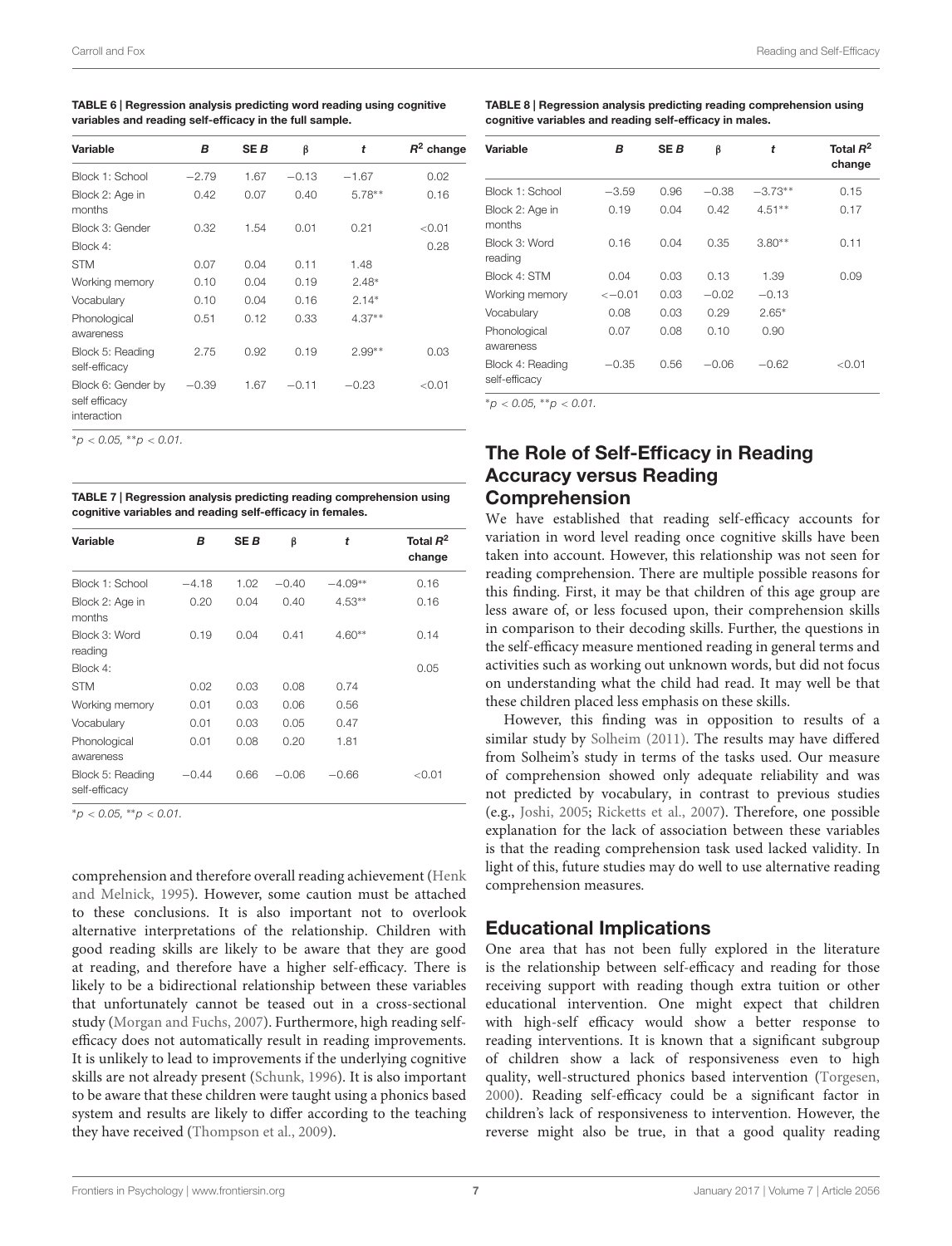intervention may improve a child's reading self-efficacy, and in turn that would help to improve their reading skills. Future research could examine whether reading self-efficacy for these children changes over the course of an intervention.

On the basis of these results it seems that self-efficacy is associated with reading performance and reading fluency, regardless of cognitive abilities. When teaching reading skills it may also be helpful to emphasize the development of children's reading self-efficacy. While ways to improve self-efficacy are currently under-researched, they are likely to include repeated successful encounters with print. Hence, children who receive regular practice at reading within their capabilities are likely to increase in self-efficacy over time [\(Bandura,](#page-8-3) [1997;](#page-8-3) [Guthrie](#page-8-1) [and Wigfield,](#page-8-1) [2000\)](#page-8-1). This contrasts with the experience of many children with reading difficulties, who will often be given reading tasks beyond their capabilities, and highlights the benefits in consolidating existing learning.

## ETHICS STATEMENT

Humanities and Social Sciences Research Ethics Committee, University of Warwick. Written consent was sought from the headteachers of the schools involved and from the parents of the children involved. Consent was sought from parents and guardians of the children tested. Children were also told they could choose not to take part in the research at any point.

## **REFERENCES**

- <span id="page-8-7"></span>Bandura, A. (1990). Multidimensional Scales of Perceived Academic Efficacy. Stanford, CA: Stanford University.
- <span id="page-8-2"></span>Bandura, A. (1993). Perceived self-efficacy in cognitive development and functioning. Educ. Psychol. 28, 117–148. [doi: 10.1207/s15326985ep2802\\_3](https://doi.org/10.1207/s15326985ep2802_3)
- <span id="page-8-3"></span>Bandura, A. (1997). Self-Efficacy: The Exercise of Control. New York, NY: W.H. Freeman.
- <span id="page-8-21"></span>Benjamini, Y., Krieger, A. M., and Yekutieli, D. (2006). Adaptive linear stepup procedures that control the false discovery rate. Biometrika 93, 491–507. [doi: 10.1093/biomet/93.3.491](https://doi.org/10.1093/biomet/93.3.491)
- <span id="page-8-6"></span>Bong, M., and Skaalvik, E. M. (2003). Academic self-concept and self-efficacy: how different are they really? Educ. Psychol. Rev. 15, 1–40. [doi: 10.1023/A:](https://doi.org/10.1023/A:1021302408382) [1021302408382](https://doi.org/10.1023/A:1021302408382)
- <span id="page-8-10"></span>Bruning, R., Dempsey, M., Kauffman, D. F., McKim, C., and Zumbrunn, S. (2013). Examining dimensions of self-efficacy for writing. J. Educ. Psychol. 105, 25. [doi: 10.1037/a0029692](https://doi.org/10.1037/a0029692)
- <span id="page-8-8"></span>Burden, R. (2000). Myself as a Learner Scale. Windsor: NFER-Nelson.
- <span id="page-8-11"></span>Corkett, J., Hatt, B., and Benevides, T. (2011). Student and teacher selfefficacy and the connection to reading and writing. Can. J. Educ. 34, 65–98.
- <span id="page-8-12"></span>Cunningham, A. J., and Carroll, J. M. (2011). Reading related skills in earlier and later schooled children. Sci. Stud. Reading 15, 244–266. [doi: 10.1080/](https://doi.org/10.1080/10888431003706309) [10888431003706309](https://doi.org/10.1080/10888431003706309)
- <span id="page-8-19"></span>Elliot, C. D., Smith, P., and McCulloch, K. (1997). British Ability Scales II. Windsor: NFER–Nelson.
- <span id="page-8-20"></span>Frederickson, N., Frith, U., and Reason, R. (1997). Phonological Assessment Battery. Windsor: NFER–Nelson.
- <span id="page-8-17"></span>Fulmer, S. M., and Frijters, J. C. (2009). A review of self-report and alternative approaches in the measurement of student motivation. Educ. Psychol. Rev. 21, 219–246. [doi: 10.1007/s10648-009-9107-x](https://doi.org/10.1007/s10648-009-9107-x)
- <span id="page-8-9"></span>Galla, B. M., Wood, J. J., Tsukayama, E., Har, K., Chiu, A. W., and Langer, D. A. (2014). A longitudinal multilevel model analysis of the within-person and

## AUTHOR CONTRIBUTIONS

Both authors developed the idea for the project together. AF developed the self efficacy scale and carried out the testing with assistance from Rachel Dennan. Both JC and AF contributed to the analysis and write up.

## FUNDING

The research was supported by an award from the Warwick University Research Development Fund to the first author.

## ACKNOWLEDGMENTS

We thank the children, teachers, and parents of Ulverley Primary School, Castle Bromwich Junior School and Dorridge Junior School and Rachel Dennan, who assisted with the data collection.

## SUPPLEMENTARY MATERIAL

The Supplementary Material for this article can be found online at: [http://journal.frontiersin.org/article/10.3389/fpsyg.](http://journal.frontiersin.org/article/10.3389/fpsyg.2016.02056/full#supplementary-material) [2016.02056/full#supplementary-material](http://journal.frontiersin.org/article/10.3389/fpsyg.2016.02056/full#supplementary-material)

between-person effect of effortful engagement and academic self-efficacy on academic performance. J. Sch. Psychol. 52, 295–308. [doi: 10.1016/j.jsp.2014.](https://doi.org/10.1016/j.jsp.2014.04.001) [04.001](https://doi.org/10.1016/j.jsp.2014.04.001)

- <span id="page-8-0"></span>Gottfried, A. E. (1985). Academic intrinsic motivation in elementary and junior high school students. J. Educ. Psychol. 77, 631–645. [doi: 10.1037/0022-0663.77.](https://doi.org/10.1037/0022-0663.77.6.631) [6.631](https://doi.org/10.1037/0022-0663.77.6.631)
- <span id="page-8-1"></span>Guthrie, J. T., and Wigfield, A. (2000). "Engagement and motivation in reading," in Handbook of Reading Research, Vol. III, eds M. L. Kamil, P. B. Mosenthal, P. D. Pearson, and R. Barr (New York, NY: Erlbaum), 403–422.
- <span id="page-8-18"></span>Hedderley, R. (1996). Vernon-warden reading test, restandardised 1993 and 1994. Dyslexia Rev. 7, 11–16.
- <span id="page-8-5"></span>Henk, W. A., and Melnick, S. A. (1995). The reader self-perception scale (RSPS): a new tool for measuring how children feel about themselves as readers. Read. Teach. 48, 470–477.
- <span id="page-8-15"></span>Huang, C. (2013). Gender differences in academic self-efficacy: a meta-analysis. Eur. J. Psychol. Educ. 28, 1–35. [doi: 10.1007/s10212-011-0097-y](https://doi.org/10.1007/s10212-011-0097-y)
- <span id="page-8-16"></span>Huestegge, L., Heim, S., Zettelmeyer, E., and Lange-Küttner, C. (2012). Genderspecific contribution of a visual cognition network to reading abilities. Br. J. Psychol. 103, 117–128. [doi: 10.1111/j.-2044-8295.2011.02050.x](https://doi.org/10.1111/j.-2044-8295.2011.02050.x)
- <span id="page-8-23"></span>Joshi, R. B. M. (2005). Vocabulary: a critical component of comprehension. Read. Writ. Q. 21, 209–219. [doi: 10.1080/10573560590949278](https://doi.org/10.1080/10573560590949278)
- <span id="page-8-13"></span>Kirby, J. R., Parrila, R. K., and Pfeiffer, S. L. (2003). Naming speed and phonological awareness as predictors of reading development. J. Educ. Psychol. 95, 453–464. [doi: 10.1037/0022-0663.95.3.453](https://doi.org/10.1037/0022-0663.95.3.453)
- <span id="page-8-4"></span>Linnenbrink, E. A., and Pintrich, P. R. (2003). The role of self-efficacy beliefs in student engagement and learning in the classroom. Rea. Writ. Q. 19, 119–137. [doi: 10.1080/10573560308223](https://doi.org/10.1080/10573560308223)
- <span id="page-8-14"></span>Logan, S., and Medford, E. (2011). Gender differences in the strength of association between motivation, competency beliefs and reading skill. Educ. Res. 53, 85–94. [doi: 10.1080/00131881.2011.552242](https://doi.org/10.1080/00131881.2011.552242)
- <span id="page-8-22"></span>Morgan, P. L., and Fuchs, D. (2007). Is there a bidirectional relationship between children's reading skills and reading motivation? Except. Child. 73, 165–183. [doi: 10.1177/001440290707300203](https://doi.org/10.1177/001440290707300203)